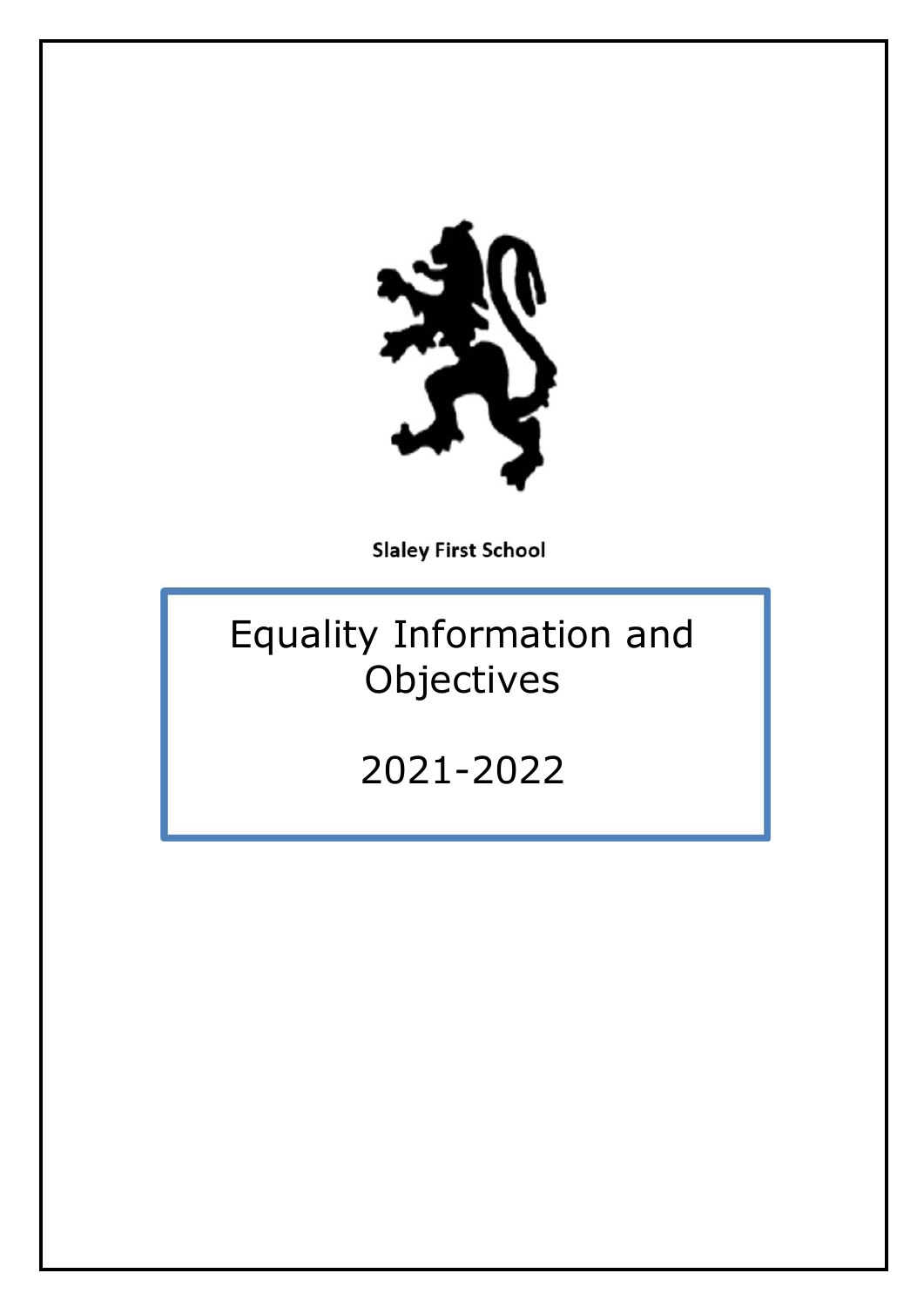## **Equality Information and Objectives**

### **SLALEY FIRST SCHOOL**

### **Introduction**

The Equality Act 2010 contains the Public Sector Equality Duty (PSED). This is sometimes referred to as the "general duty" and extends schools' equality duties to all people, children and adults alike, with "protected characteristics'' (race, disability, gender, religion and belief, age, marital status, sexual orientation, gender re-assignment and pregnancy). This duty came into effect in April 2011.

In carrying out their duties, schools are to have "due regard" to:

- Eliminating unlawful discrimination, harassment and victimisation and other conduct prohibited by the Equality Act 2010.
- Advancing equality of opportunity between people who share a protected characteristic and those who do not share it.
- Fostering good relations across all characteristics and between people who share a protected characteristic and those who do not share it.

"Due regard" means that leaders in school must be aware of the duty when making decisions and must assess whether those decisions will affect people with "protected characteristics". School leaders should consider equality implications when writing policies and the duty must be integrated into the carrying out of all the school's functions.

Slaley First School is committed to tackling discrimination and unfairness. It also recognises that other factors affect equality of opportunity, including financial income, housing, family structure, immigration status etc. The Head Teacher and Governing Body will continually review how well we achieve these aims with regard to the protected groups under the Equality Act 2010.

### **Equality Information for Slaley First School**

As of September 2021, there are currently 45 pupils on roll in the School. There are 25 boys and 20 girls. We currently have no children who have English as an Additional Language (EAL) and 5 children have a special educational needs or disability (SEND).

### **Rationale**

**1. All learners are of equal value**. Whether or not they are disabled, whatever their ethnicity, culture, national origin or national status, whatever their gender and gender identity, whatever their religious or non-religious affiliation or faith background and whatever their sexual orientation. We recognise and promote safe and respectful relationships and uphold fundamental British Values.